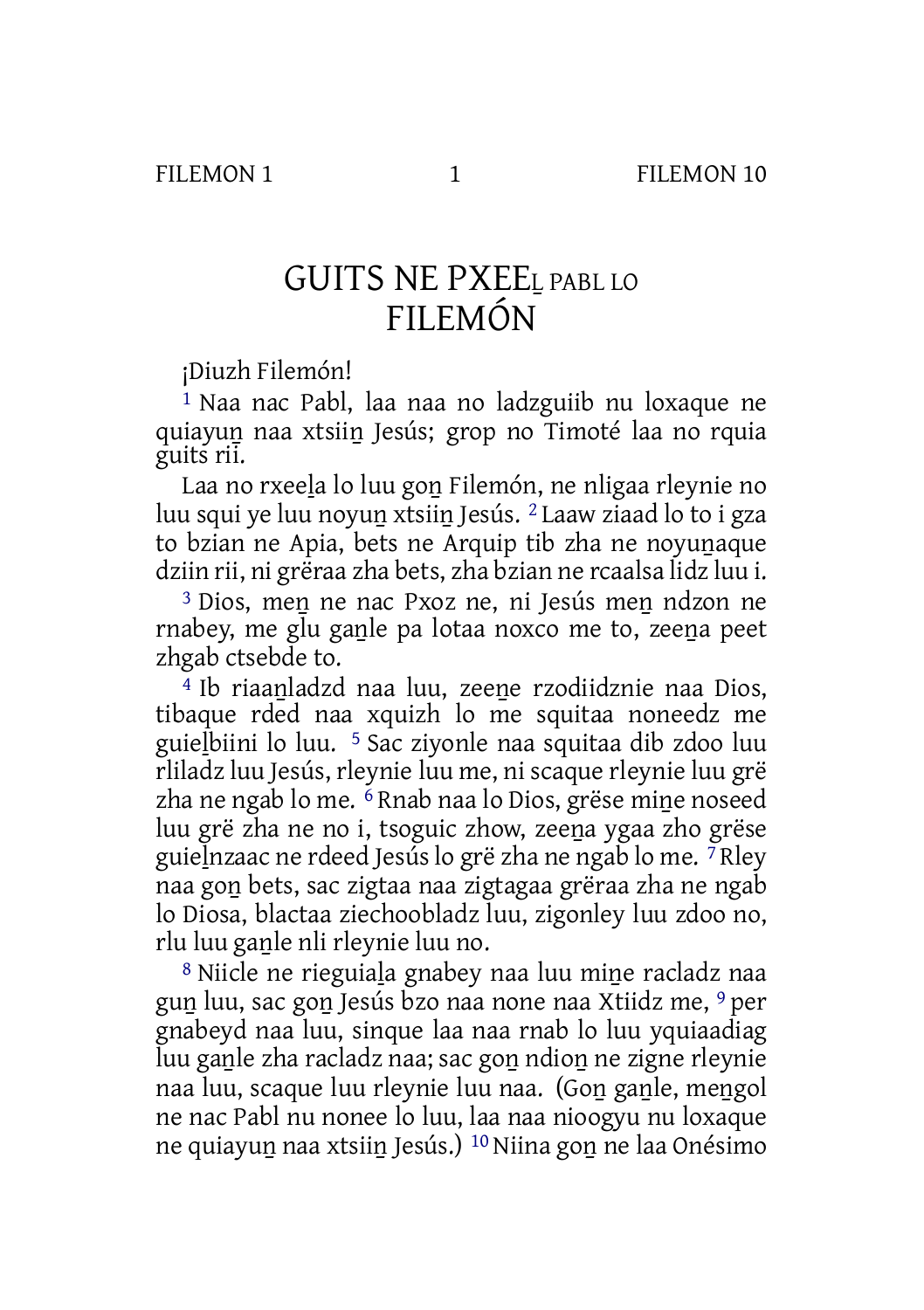glanso lidz luu i stib, bzhiguiel zaacse pcaania me, gon ganle rrieequia mëëd nac me lo naa niina, sac nu len ladzguiib nu bne naa Xtiidz Dios lo me, xquizhgaa Dios bliladz mew.

 $11$ Nli glo tib zha peet xtsiind nac me lo luu, sangue niina gon, zigtaa lo luuw zigtagaa lo naaw nroob yudar ne gun me. 12 Laa me biire ziaad lo luu i, niowse pcaania me; masaque beeṉ cuent naa i ziaḻ i. 13Gocladz naa mbëz me lo naa nëz rii, zeeṉa me niuṉ dziin lo naa nu xcuent luu, ne znu nioogyu naa nu loxaque ne noseed naa miech Xtiidz Ndzon Jesús. <sup>14</sup> Per gocladzd naa niunga naa mine no guic naa, ni naṉd naa dieṉ pe gnë luu; gane ni naa mazd teḻne zrieelow, per zdoo luu gala.

15Nli laa Onésimo biche lo luu palal dze; per niina ne laa me glanso lo luu stib, lëë guiaaṉle me lo luu i. 16 Per bieṉ goṉ, sacdraa luu me niina zig tib zha ne ruṉse xtsiiṉ luu, goṉ gaṉle rrieequia tib bets luu i, tib zha ne nziuu lo luu i nac me. Tel naa, sca rzaac naa me, gacxe waa none gleynie luu me;sac goṉ teḻ niina, led loxaque tib nguṉdziindse nac me lo luu, sinque ye tib bets luu nac me, sac goṉ yele me ngab lo Dios.

17 Teḻne nlipaa rzac luu naa zig tib bets luu, porne tibaque men ne rliladz ne, nana sca been cuent naa i zial i, pcaania me zig nac zeene naa glanso lidz luu. <sup>18</sup> Ni tel no pe guieḻqui ne beeṉ me lidz luu, teḻ pe zëëbgaa me lo luu, lo naa bnaba. <sup>19</sup> Wi ganle, naazhal pquia diidz rii nu: Naa quizha. ¡Zig nac luu, gon ganle zëëble luu lo naa, ni haxta nroobraa zëëb luu! Sac goṉ, naa bnee Xtiidz Dios lo luu laa luu bgaa guieḻmban ndzon ne gdziṉd dze lozh.

20 Sca goṉ bets gaca, bzhiguieḻ beeṉ guieḻnzaac co; bloonley zdoo naa, bien ganle tibaque lo men ne ngab ne.

21 Laa naa pxeḻ guits rii lo luu, sac rieṉ naa ible zon luu mine rne naa lo luu nu, rgobey naa haxta nroobraa mine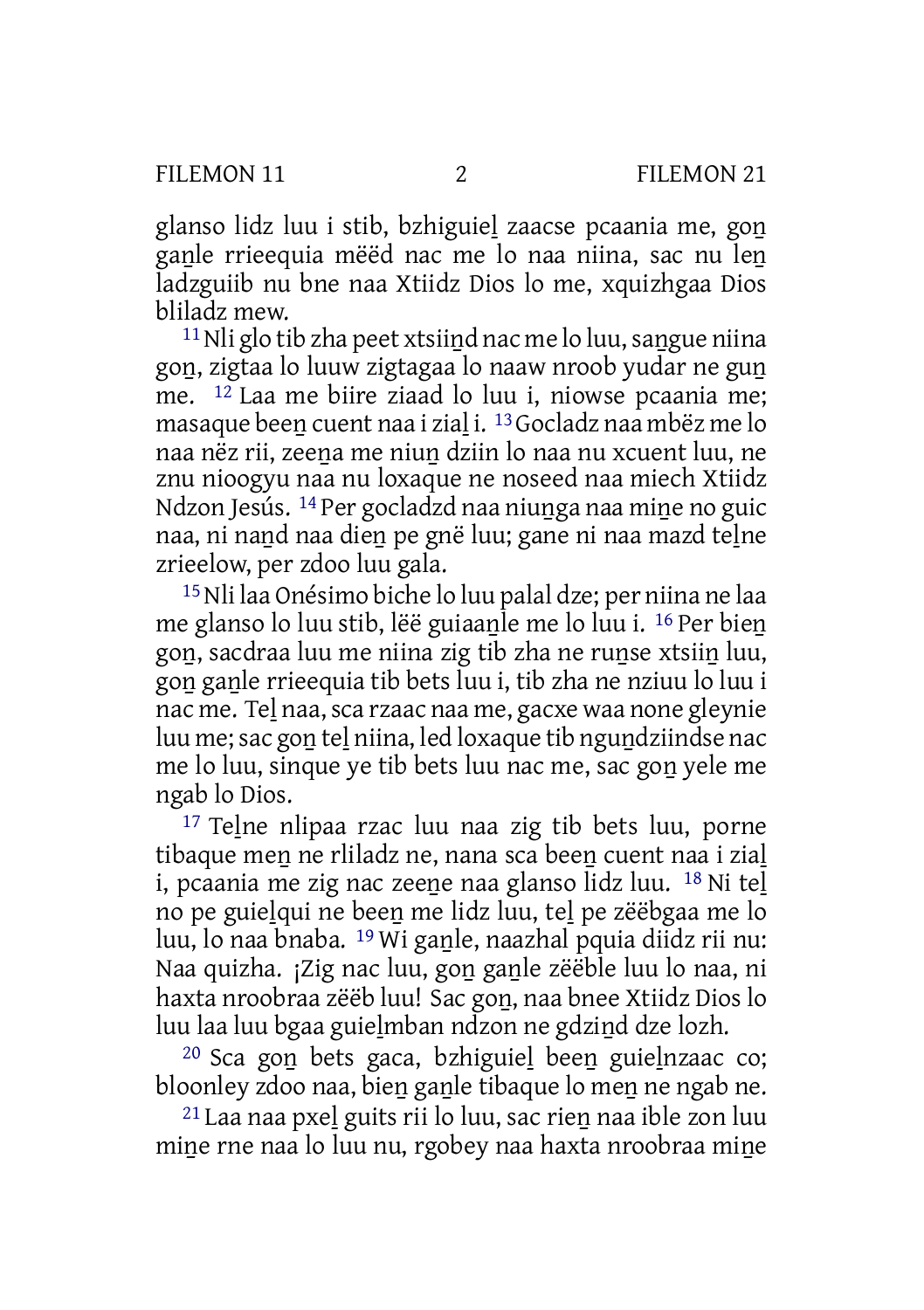gun luu lo mine rnab naa. <sup>22</sup> Lëë nëzle nu rnabaque naa lo luu, siguieḻ luu gneedz luu lidz luu cuëz naa zeeṉe laa naa guial i; sac rien naa ib zun Dios mine quianab to lo me, zneedz me diidz guial naa guialgan naa to.

23 ¡Dios guiaaṉnie luu sca! Pcaania zhibdiuzh Epafr, men ne nioogyunie naa len ladzguiib nu loxaque ne rdziuuṉ no xtsiiṉ Jesús. 24 Scaquegaa zla zha ne quiadziuuṉgza no dziin, zig nac Marcw, Ristarc, Demas ni Luc, gza zho laa zho rxeeḻ bdiuzh lo luu.

<sup>25</sup> Jesús men ne rnabey ne, me glu ganle pa lotaa noxco me luu. ¡Me gunlay luu!

Pabl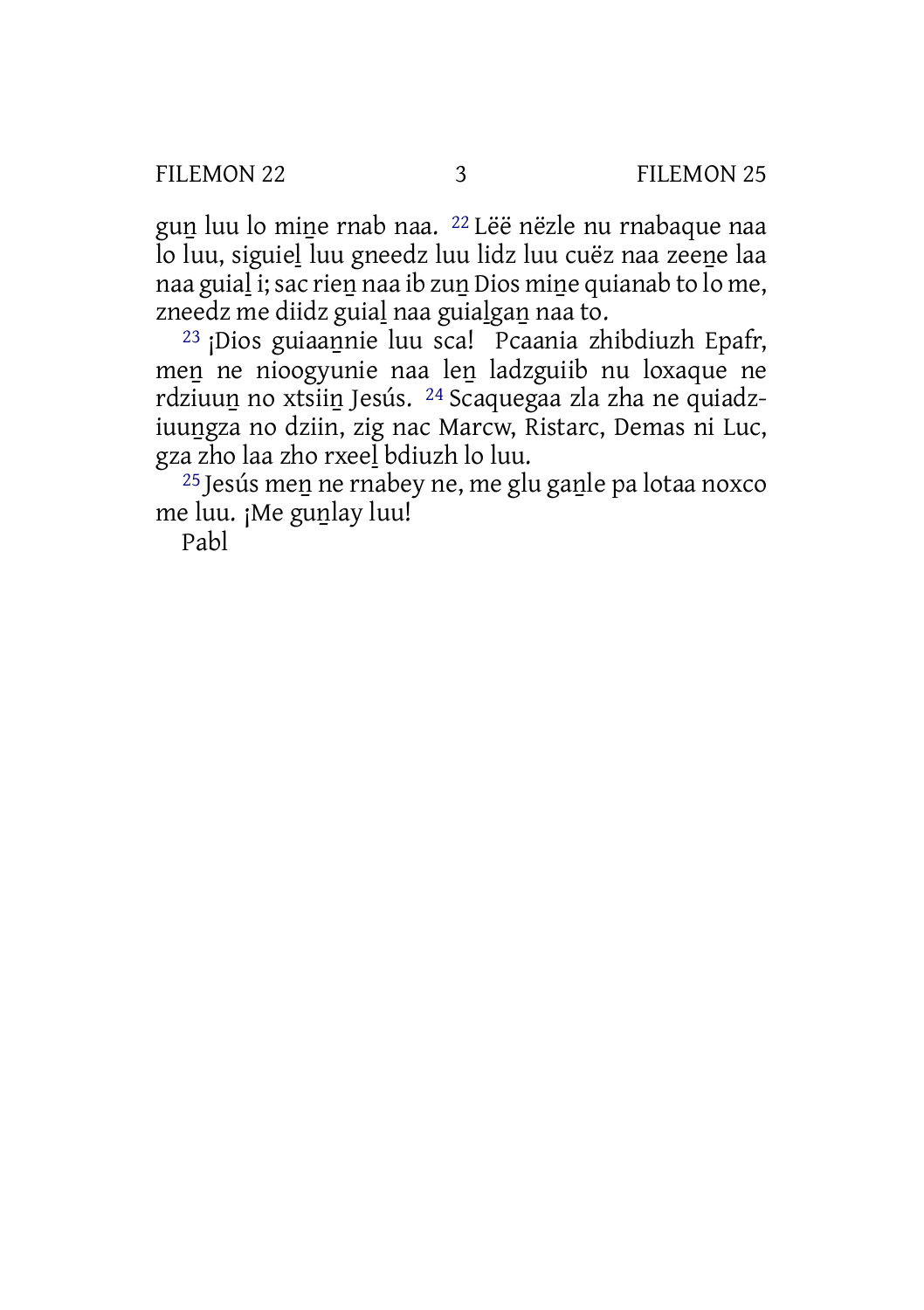## Diidz ne rdeed guielmban

4

New Testament in Zapotec, Mixtepec (MX:zpm:Zapotec, Mixtepec) copyright © 1998 Wycliffe Bible Translators, Inc.

Language: Mixtepec Zapotec (Zapotec, Mixtepec)

Translation by: Wycliffe Bible Translators, Inc.

Zapoteco, Mixtepec [zpm], Mexico

## Copyright Information

© 1998, Wycliffe Bible Translators, Inc.

This translation text is made available to you under the terms of the Creative [Commons](http://creativecommons.org/licenses/by-nc-nd/4.0/) License: Attribution-Noncommercial-No Derivative Works. (http:// creativecommons.org/licenses/by-nc-nd/3.0/) In addition, you have permission to port the text to different file formats, as long as you do not change any of the text or punctuation of the Bible.

You may share, copy, distribute, transmit, and extract portions or quotations from this work, provided that you include the above copyright information:

You must give Attribution to the work.

You do not sell this work for a profit.

You do not make any derivative works that change any of the actual words or punctuation of the Scriptures.

Permissions beyond the scope of this license may be available if you contact us with your request.

The New Testament

in Zapotec, Mixtepec

## © 1998, Wycliffe Bible Translators, Inc.

This translation is made available to you under the terms of the Creative Commons Attribution-Noncommercial-No Derivatives license 4.0.

You may share and redistribute this Bible translation or extracts from it in any format, provided that:

You include the above copyright and source information.

You do not sell this work for a profit.

You do not change any of the words or punctuation of the Scriptures.

Pictures included with Scriptures and other documents on this site are licensed just for use with those Scriptures and documents. For other uses, please contact the respective copyright owners.

2018-11-16